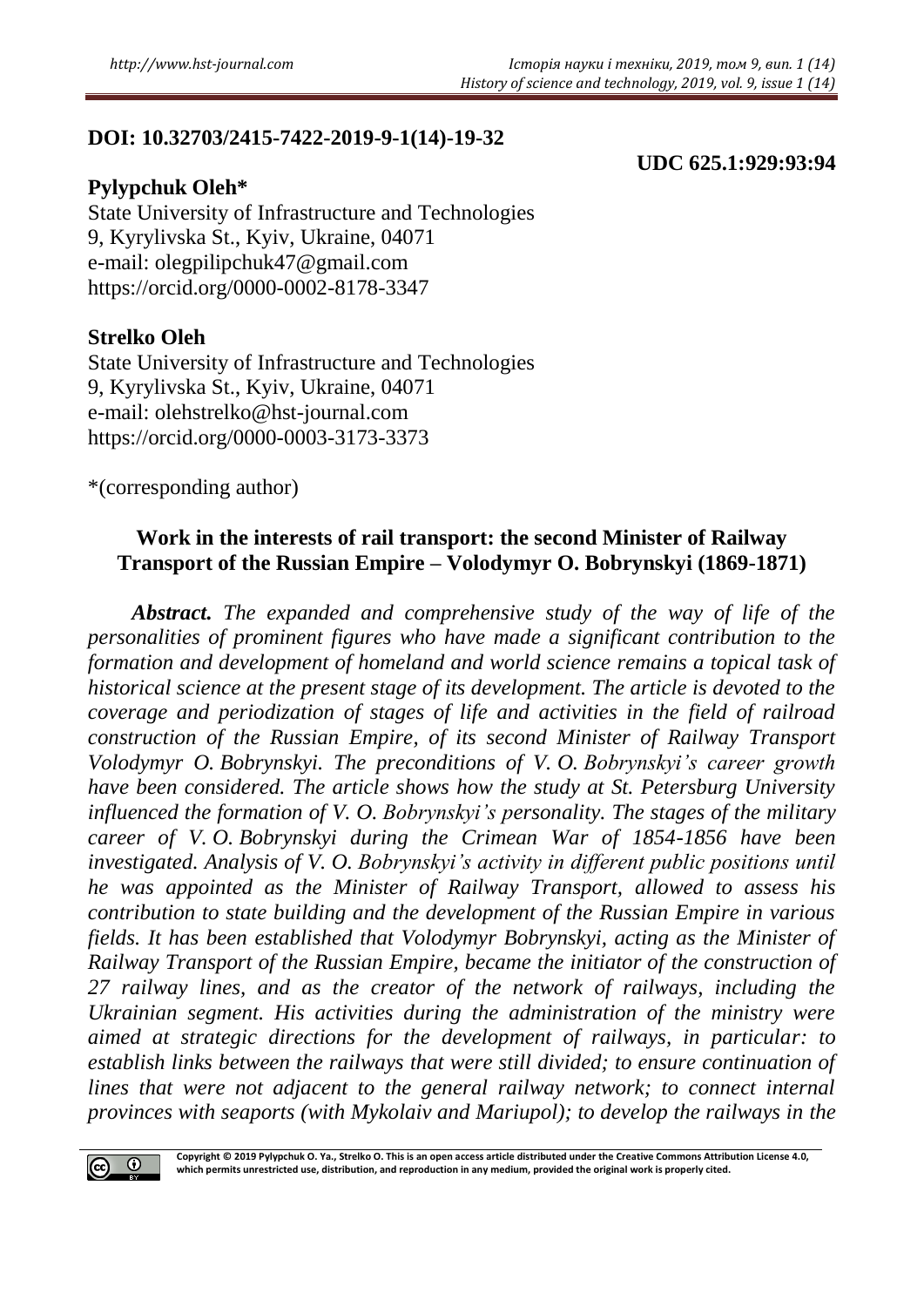*interests of the coal and mining industry, as well as the Vologda and Vyatka-Dvina lines. In addition, on the initiative of the Minister, it was envisaged to include two strategic railway lines - from Prague to Warsaw and from Lukov to Ivanogorod. Analysis of reforms of V. O. Bobrynskyi in the management of the railways showed that he successfully pursued a policy of removing from the state administration all the lines already built, and those that were still being built on the expense of the public purse. At the end of the ministerial activity of V. O. Bobrynskyi in September 1871, the length of the railways in the Russian Empire grew almost twice and exceeded 13 thousand miles and almost all of them belonged to private railway companies. The article shows the role of V. O. Bobrynskyi in solving the problem of constru-ction of narrow-gauge railways. And although his occupying the post of Minister of Railway Transport was short-lived, some two years, V. O. Bobrynskyi should be referred to the constellation of those ministers who successfully built railway transport and its facilities.*

*Keywords: the Russian Empire; reforms on rail transport; development of the railway network; private railway companies; Volodymyr O. Bobrynskyi's role in the reforms* 

#### **Introduction**

By named Decree given to the Government Senate on June 16 (28), 1865, the commander in chief of the Russian Empire was awarded the title of Minister of Railway Transport, and his subordinate Office was called the Ministry of Railway Transport. The first minister of communications was P. P. Melnikov – the founder of the national transport science, the chief technical director of the design and construction of the railway line Petersburg-Moscow, the honorary academician of the St. Petersburg Academy of Sciences. Under his leadership, the Ministry (1865-1869) built about 4700 km of new railways.

After the resignation of P. P. Melnikov, Major General, Count Volodymyr O. Bobrynskyi was appointed as the Minister of Railway Transport. He became the 2nd Minister of Railway Transport of the Russian Empire. Although he was in this position for a short period of time – over 2 years, he managed to bring the construction of railways to 13 thousand miles. His achievement is also the fact that he proposed a railway network construction plan covering 27 railway lines with a length of 7362 versts (i.e. miles). V. O. Bobrynskyi planned and built important railways in the south and west of Ukraine. Today we successfully use his railways.

The purpose of this article is to highlight the main achievements of the 2nd Minister of Railway Transport of the Russian Empire, as well as to analyze his activities in the field of construction of new railways.

#### **Research methods**

During the preparation of the article, chronological, comparative methods of historical knowledge, classification, and systematization of historical sources and bibliographic material were used (Pylypchuk & Strelko, 2017; Pylypchuk & Strelko,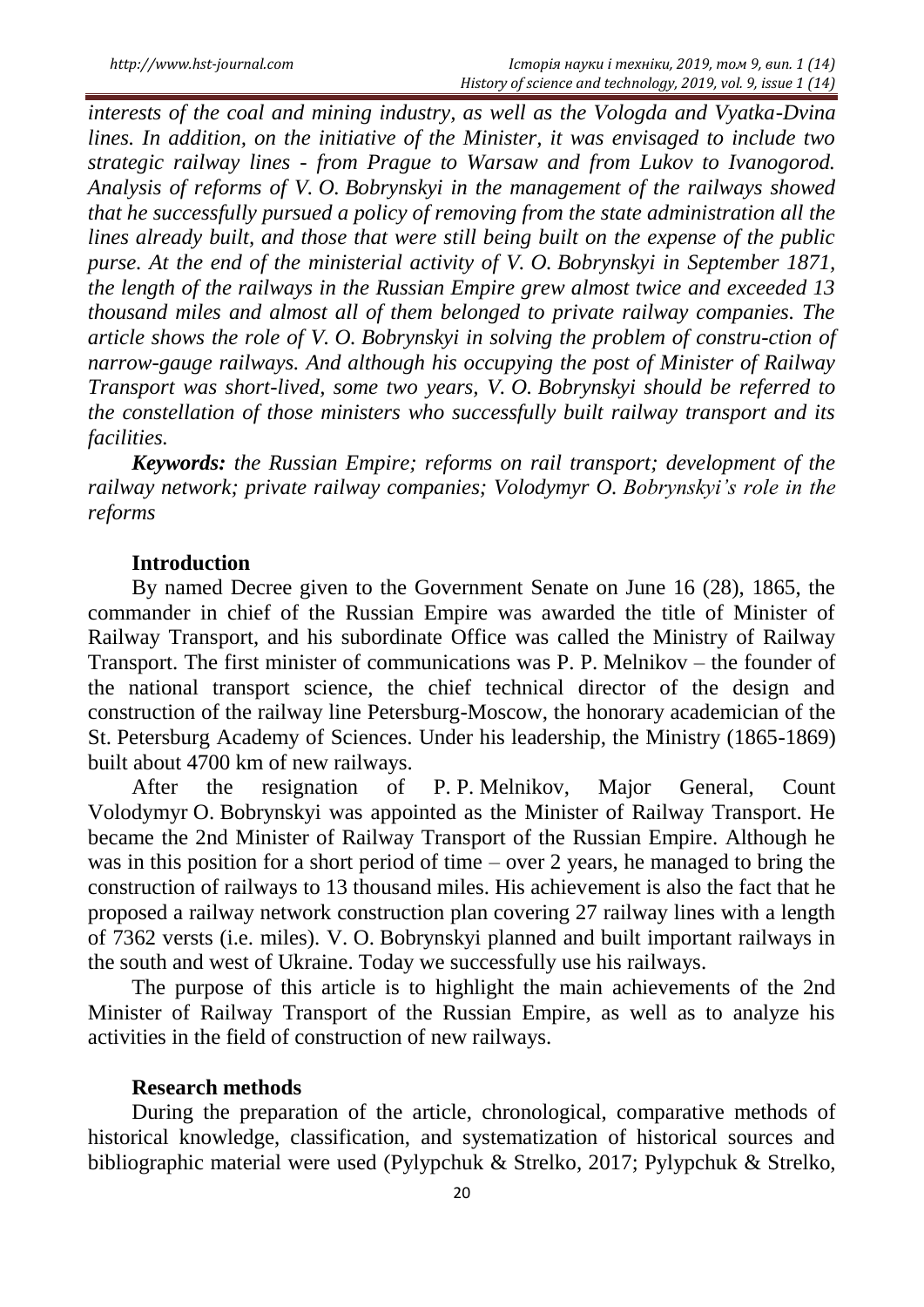2018). The use of these methods and approaches to scientific research allowed to retrace the way of life and professional activity of V. O. Bobrynskyi systematically and critically evaluate the sources used, highlight the main points in the current state of studying the subject and the results of predecessors, specify the most promising directions of research, give a description of the previous works on this issue and clearly distinguish issues that have not yet been resolved.

### **Results and discussions**

Volodymyr Bobrynskyi belonged to the constellation of those Ministers of Railway Transport in the Russian Empire of the second half of the nineteenth century, who laid and developed the foundations of the railroad business and thoroughly developed the transport system of the country. In the Encyclopaedia of History of Ukraine, V. Lazanskaya states that the Smila lineage (the Bobrynskyi-Smilianskyis) is a glorious Count family, its members were large landowners, industrialists, state and public figures, agronomists and generals (Lazanska, 2009). The patriarch of the Smila lineage of the Bobrynskyis was Oleksii Bobrynskyi. His sons - Oleksandr, Lev, and Volodymyr, buying up new lands to the acquired in the inheritance ones, at the beginning of the twentieth century had already 52 thousand acres. The Bobrynskyi-Smilianskyis founded 6 sugar factories, 1 refinery, 5 wineries, 4 brick factories, 1 sawmill, 2 flour-grinding factories, coal mines, and others. At the beginning of the XX century, their industrial enterprises produced annually products for 10 million rubles.



**Figure 1.** V. O. Bobrynskyi in Paris (in the '40s of the 19th century) (Count Vladimir Alexeevich Bobrinskyi, 1845)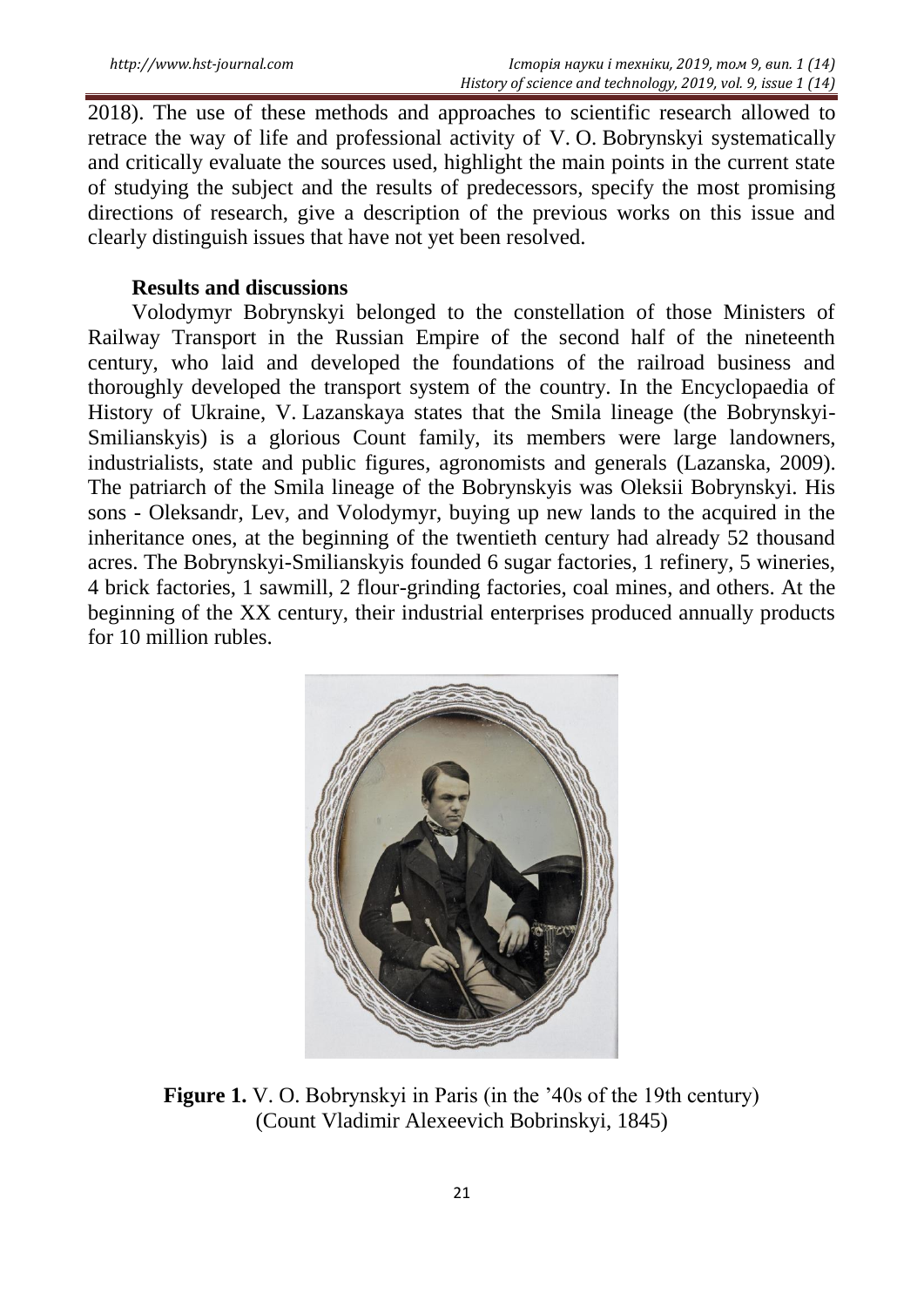They owned large estates in Tula, Kyiv, Kursk, Orel, Symbirsk and other provinces. The cost of estates, buildings and available capital amounted to 17.5 million rubles. They were the founders of powerful European sugar factories, owners and shareholders of enterprises in wine, flour mill, mining industry (Vivcharyk, 2005). With the assistance of the Bobrynskyi-Smilianskyis there started and for a long time were functioning Smilianski technical courses. It was the first in the Russian Empire educational institution, which trained specialists for sugar production.

Representatives of the Smila lineage of this glorious family were state and public figures, engaged in agronomy, genealogy, and archaeology. Oleksandr Oleksiiovych"s first son was an attorney by education, from 1896 he was a member of the State Council of the Russian Empire, admired the genealogy, published a twovolume book titled "Noble generations Listed in the General Armorial of the All-Russian Empire" and "Student Songs of 1825-1855". His other son - Volodymyr Bobrynskyi (1824-1898) was a Tula landowner, but devoted himself to the railway business; in 1869-1871 he served as the Minister of Railway Transport of the Russian Empire (Moskalenko, 2009).

Volodymyr Bobrynskyi was born on 2 (14 October) in 1824 in St. Petersburg. After graduating from the University of St. Petersburg (in 1846), he served in the Petersburg provincial department, and then (from 1851) in the office of the Kyiv governor. He received his education at the Law Department of the University of St. Petersburg. He became a bachelor of law (Zenzinov, 1995a).



**Figure 2.** Volodymyr O. Bobrynskyi (1846) (Count Vladimir Alexeevich Bobrinskyi, 1845)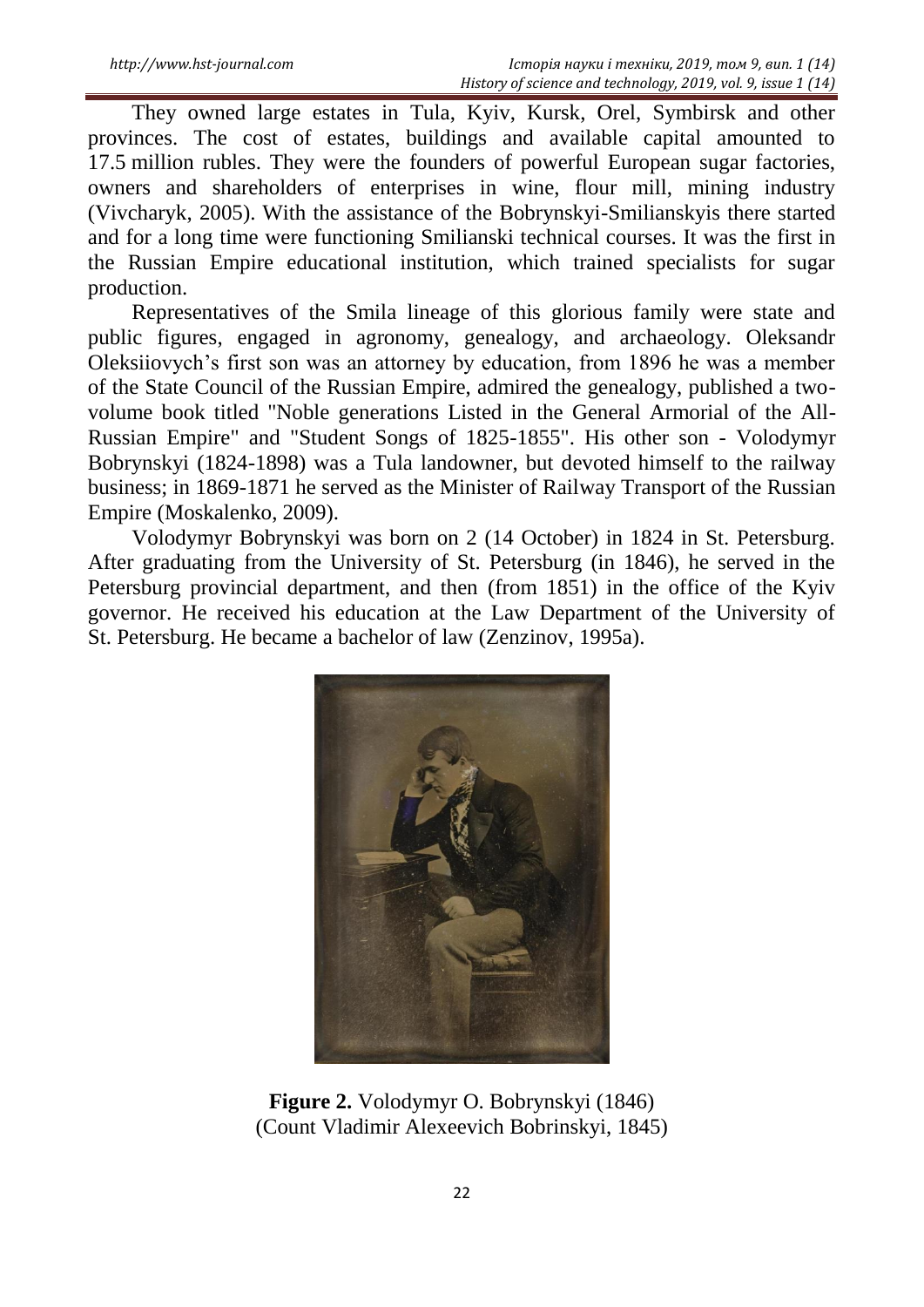With the beginning of the Crimean War of 1854-1856, he got into an active army. As a non-commissioned officer of the tsarist army, he participated in military operations on the Danube, in Crimea, under the siege of Silistra. In 1855 he became an officer, and since April 1856 he became an aide-decamp under Emperor Oleksandr II. He participated in the defence of Sevastopol. After the end of the Crimean War, he was in the retinue of the emperor and performed his personal mandate. Later, in 1863, he participated in the construction of the St. Petersburg-Warsaw Railway, where he headed the construction of the site from Vilnius to Warsaw. By the decree of Emperor Oleksandr II of April 17 (29), 1863 he was appointed as Acting Director of the Grodno Military Governor. On May 4 (16), 1863, received the rank of Major General and was appointed to the emperor's suite. By the decree of Oleksandr II from July 21 (August 2) in 1863, at his own discretion, he was dismissed with the preservation of the court rank.

On behalf of Emperor Oleksandr II in 1868, he carried out an audit of the Mykolaiv (St. Petersburg-Moscow) and Moscow-Kursk Railways, and from June 4, 1868, to April 20, 1869, he was a fellow (deputy) of the Minister of railway transport P. P. Melnikov. From April 1869 to September 1871 he was the Minister of Railway Transport of the Russian Empire.

Even before the appointment as the Minister, Count V. O. Bobrynskyi opposed the state construction of railways and criticized the views of P.P. Melnikov. In particular, this was manifested in the consideration of complaints from grain merchants from the districts of the Moscow-Riazan, Riazan-Kozlovsk and Orel-Vitebsk railways that on these lines the goods are delayed for several months and are not delivered in time to the destinations. And this damaged the interests of trade. Verification of these complaints was entrusted to V. O. Bobrynskyi as the Deputy of the Minister of Railway Transport P. P. Melnikov. V. O. Bobrynskyi travelled all of these lines and submitted to the Emperor Oleksandr II the report, bypassing his immediate supervisor. Recognizing the complaints of the grain merchants fair, Volodymyr Oleksiiovych proposed measures to increase the freight capacity of the railways: the construction of the second railway track in the Moscow-Viazma direction, the opening of additional junctions on single-line sections, the strengthening of water supply, the purchase of additional rolling stock, etc. He supported the railway policy of the Minister of Finance M. Kh. Reitern.

For the realization of these measures, V. O. Bobrynskyi recommended extracting from the state treasury loans to specified private railways in the amount of 9 million rubles. The issue was submitted to the Special Commission under the chairmanship of the chairman of the Committee of the Railways Count S. H. Stroganov. At that time, the Minister of Railway Transport P. P. Melnikov considered the complaints of grain merchants heavily exaggerated and guaranteed that before the start of navigation, all the goods would be transported and timely sent abroad, without the expense of the great means of the public purse. A special council members, as well as the Emperor Oleksandr II, did not support P. P. Melnikov.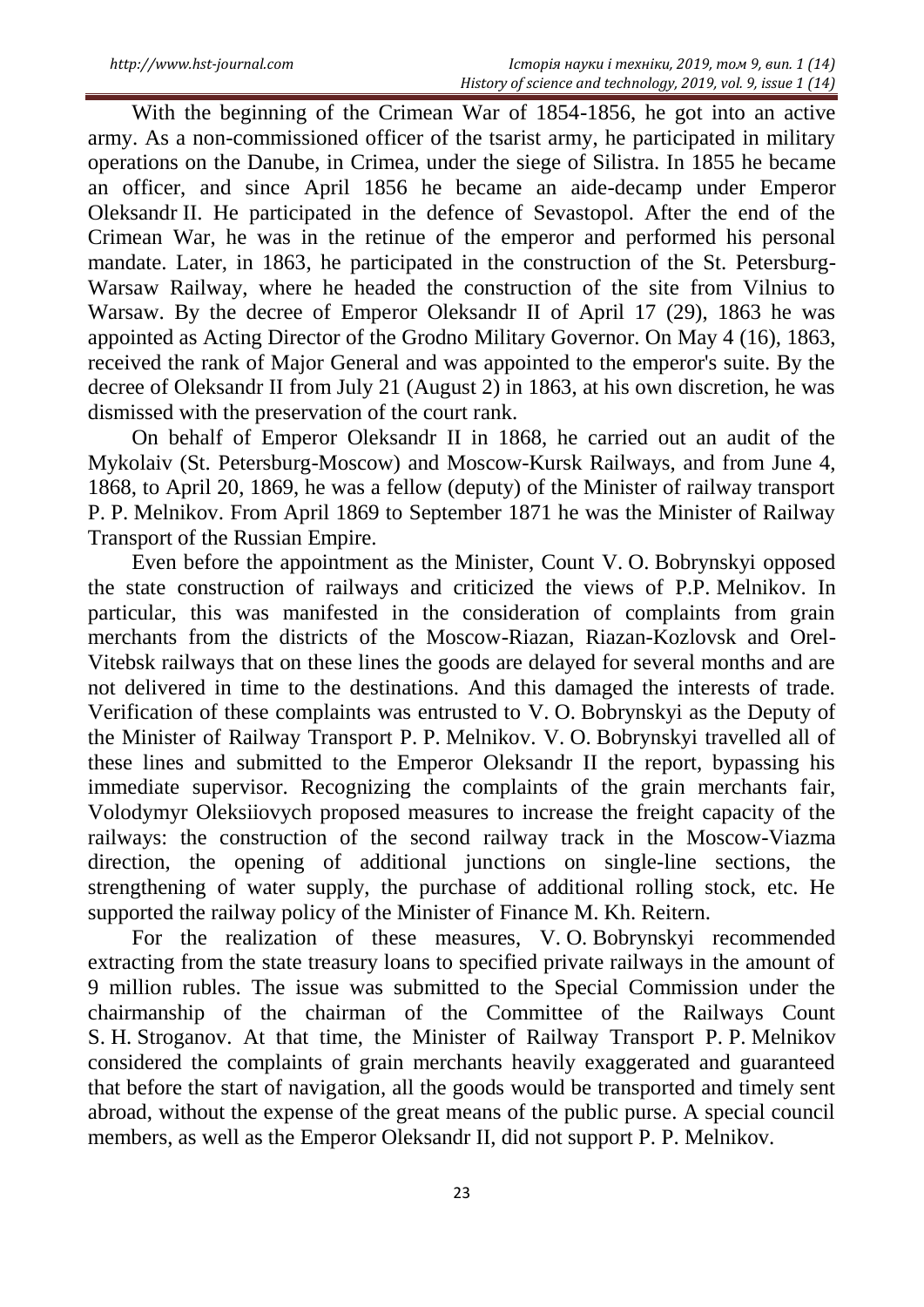After six months of work on the post of Minister of Railway Transport V. O. Bobrynskyi, at a council of prelacy of Russia under the chairmanship of Emperor Oleksandr II in late 1869, discussed the issue of railway construction in the country. V. O. Bobrynskyi noted that the Ministry of Railway Transport received a number of requests for permission for the construction of new railways and proposed to develop a new plan of the railway network to replace the one developed by P. P. Melnikov and approved two years earlier. And January 2, 1870, V. O. Bobrynskyi received from the emperor the command to draft a new network of railways, including into it five lines from the network of 1868. It was planned to build up to 4000 versts (i.e. miles) of new lines.

V. O. Bobrynskyi"s proposals were repeatedly discussed at the meetings of the Railway Committee, and if the first part, which included five lines from the previous network with significant changes, did not raise any special objections, then the second, which consisted of 18 new lines, took place in three meetings and concerning some lines it came to disputes (Zenzinov, 1995b).



**Figure 3.** The second Minister of Railway Transport of the Russian Empire – Volodymyr O. Bobrynskyi (1869-1871) (Bobrinskyi Vladimir Alekseyevich, 1824)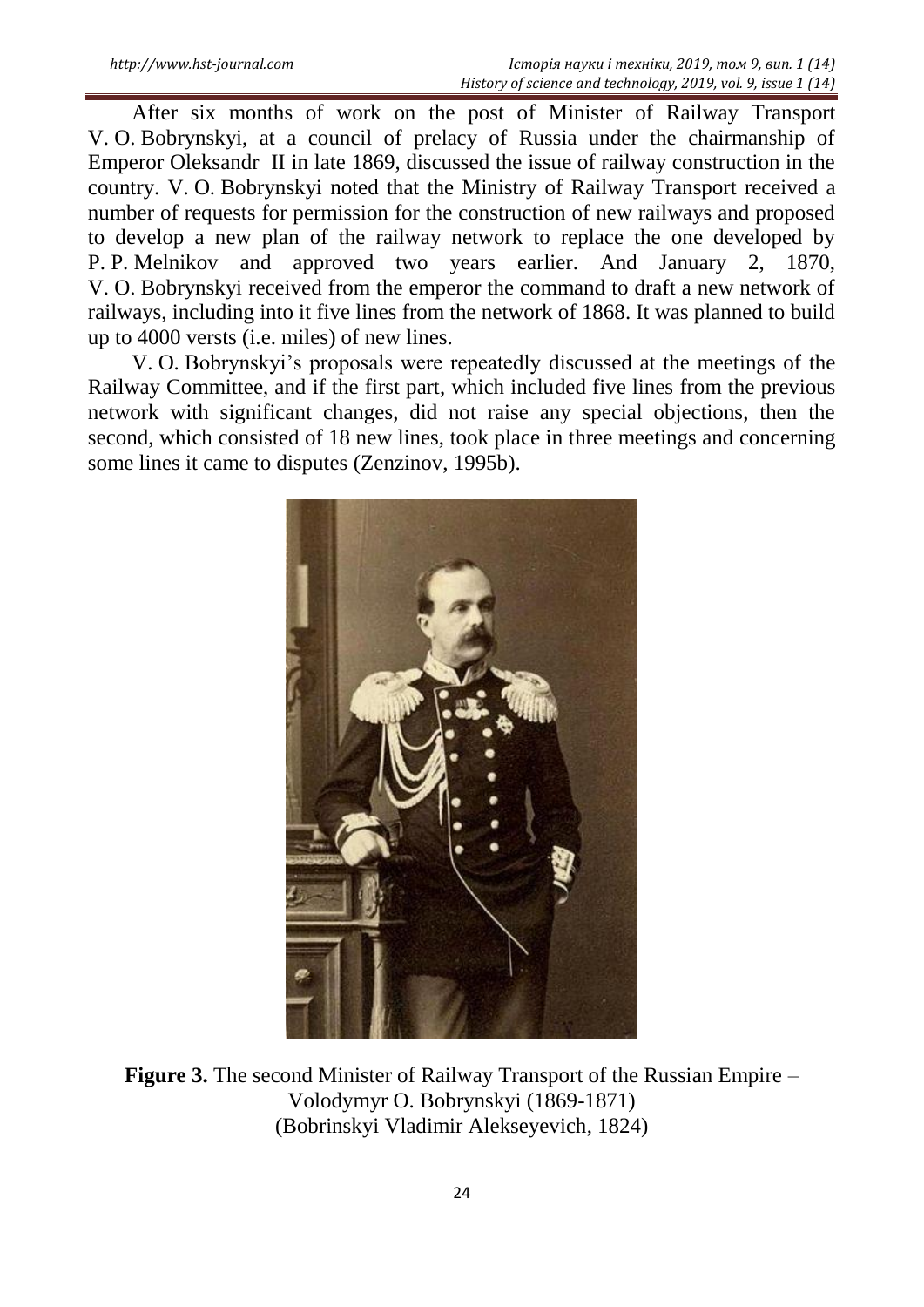The second part, proposed by V. O. Bobrynskyi, had the following goals: to establish a connection between the railways that were still divided; to ensure continuation of lines that were not adjacent to the general railway network; connect the inner provinces with the seaports (to Mykolaiv and Mariupol); to develop the railways in the interests of the coal and mining industry, as well as the Vologda and Vyatka-Dvina lines. In addition, at the request of the military minister, it was envisaged to include in the plan two strategic railway lines - from Prague to Warsaw and from Lukov to Ivanugorod. Most members of the Railways Committee supported a new plan for building a railway network. After this, the emperor wrote: «Execute, and in relation to those questions which led to disputes, I approve the opinion of the majority» (Lapіn, 2008).

As a result, the network of railways in 1870 covered 27 railway lines with a length of 7362 versts (i.e. miles). In addition, the Committee provided the Minister of Railway Transport, with the consent of the Minister of Finance, the right to enter into submissions on the construction of feeding (accessory) spurs in case of need. Unlike previous plans, in the new provision on the network, there was no division of lines into categories - it served as a general guide to the future activities of the Ministry of Railway Transport and the Ministry of Finance.

The first line, according to the new plan, became the Brest-Smolensk railway. Contrary to the rules, during the issuance of a permit for its construction, there was no competition between the searchers, although there were many people interested in the construction of this railway. March 4, 1870, this right, on the proposal of V. O. Bobrynskyi was given to the Moscow-Smolensk Railway Company. In the future, the system of competition between searchers in sealed envelopes was applied only once – when issuing a concession to the Brest-Berdychiv line. Officially V. O. Bobrynskyi explained this by the fact that search engines, captured by competition, could assign unevenly underestimated construction price, which would lead to underestimation of construction quality, violation of technical conditions, and later to the deterioration of the performance of the lines and the increase in the cost of their containment.

Characterizing the activity of V. O. Bobrynskyi on the management of the Ministry of Railway Transport, M. O. Kyslynskyi wrote in 1902: «He set himself the goal of completely removing the Government from direct involvement in the construction and operation of railways and to assign these responsibilities exclusively to private companies. In this case, Count Bobrynskyi had the active support of the Minister of Finance, who, as it is known, was himself an opponent of the state-owned railway industry. The period of 1869-1871 was a short period of time when the ministers of railway transport and finance made a full agreement on the main issues of rail policy» (Kislinskiy,1902).

Based on these guidelines, V. O. Bobrynskyi planned to remove from the state administration all the already built railway lines, and those that were still being built at the expense of the public purse on the Right Bank of Ukraine, dividing them into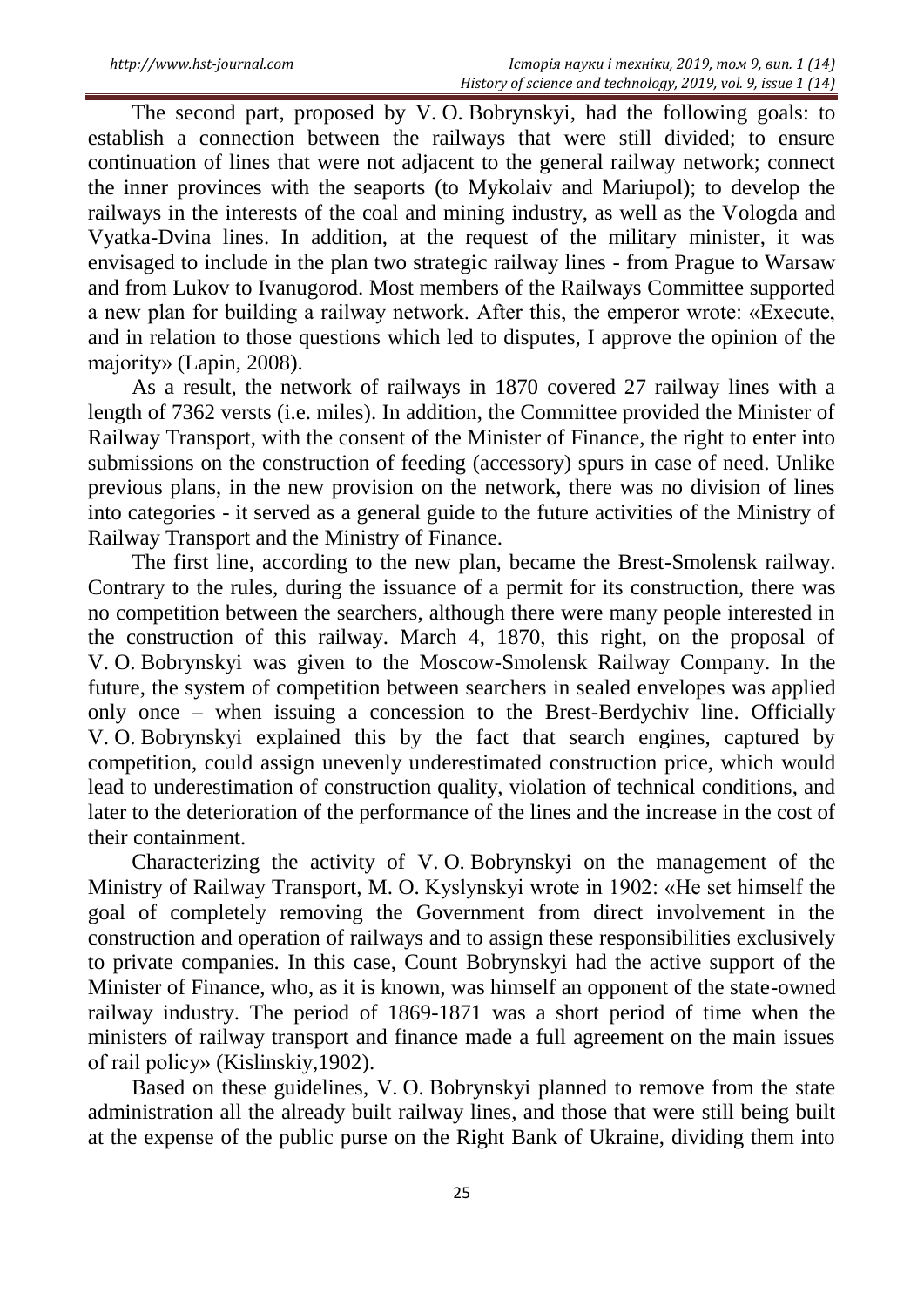three groups. The operation of the railways of each group was planned to be transferred to a separate joint-stock company. The lines were distributed as follows:

1st group - from Kyiv to Zhmerynka. The company also had to build a railroad from Berdychiv to Brest and a branch line from one of the points to the Austrian border.

2nd group - from Volochysk through Zhmerynka and Rozdilna to Odessa with Tiraspol-Chisinau line and with the Odessa-Balta-Yelisavetgrad railway. The company also planned to complete the Chisinau spur and extend it to the Prut River in the direction of Jass (Romania).

3d group - from Yelisavetgrad (now Kropyvnytskyi) to Kremenchuk, as well as to construct a line from one of the points of this railway to the city of Mykolaiv.

In total, in 1870 it was allowed to build new railways in length 1723 versts (i.e. miles), but it was built more, 2445 miles of new lines.

V. O. Bobrynskyi as the minister had unsuccessful attempts to construct narrowgauge railways as feed lines to the railways with a simple track. All narrow-gauge railways (Livensk, Chudovo-Novgorod, and Yaroslavl-Vologda) were cheap, but their operation proved to be compatible with the high costs of transfer cargoes to wide-gauge wagons. And this greatly increased the cost of transportation. On the initiative of V. O. Bobrynskyi, during the sale of the Mykolaiv Railroad to the Main Society of Russian Railways, a contract with American Winans on the maintenance of the railroad had been terminated. The term of this contract expired in July 1874. For the termination of the contract, Winans received from the public purse a remuneration of 5 million rubles (Bogdanovich,1995).

At the end of the ministerial activity of V. O. Bobrynskyi in September 1871, the length of railways in the Russian Empire exceeded 13 thousand miles, and almost all of them belonged to private railway companies (with the exception of 67 km of Lyvny-Verkhivia branch line). There were 44 such companies. All of them were debtors of the government: by guarantees of shares and bonds issued by the companies; by deposit interest and repayment on bonds, on loans, and for transferring state-owned railways to private companies – to a total of 173.8 million rubles (Klimenko, 2006).

According to the well-known economist O. O. Chuprov, the construction of railways by private companies was expensive. In 1875 he noted: «For those who use our Orel-Vitebsk or Kozlovsk-Tambov lines, located on an equal footing, it is difficult to believe that they have cost our homeland as much as, for example, Germany"s Bavarian and Baden state railways» (Chuprov, 1875). And he gives the cost by versts (i.e. miles) of construction at the rate of 1870: Orel-Vitebsk - 83 thousand rubles, Kozlovsk-Tambov - 82 thousand rubles, and such mountain railways as Bavarian - 82 thousand rubles, Baden - 78 thousand rubles.

Famous publicist and writer K. O. Skalkovsky described V. O. Bobryn-skyi: «In 1869 the Count. V. O. Bobrynskyi, whose father was famous for the founding of beet-and-sugar industry in the South of Ukraine, became the Minister. The Count, not familiar with the issue at all, had been the minister for a little more than a year and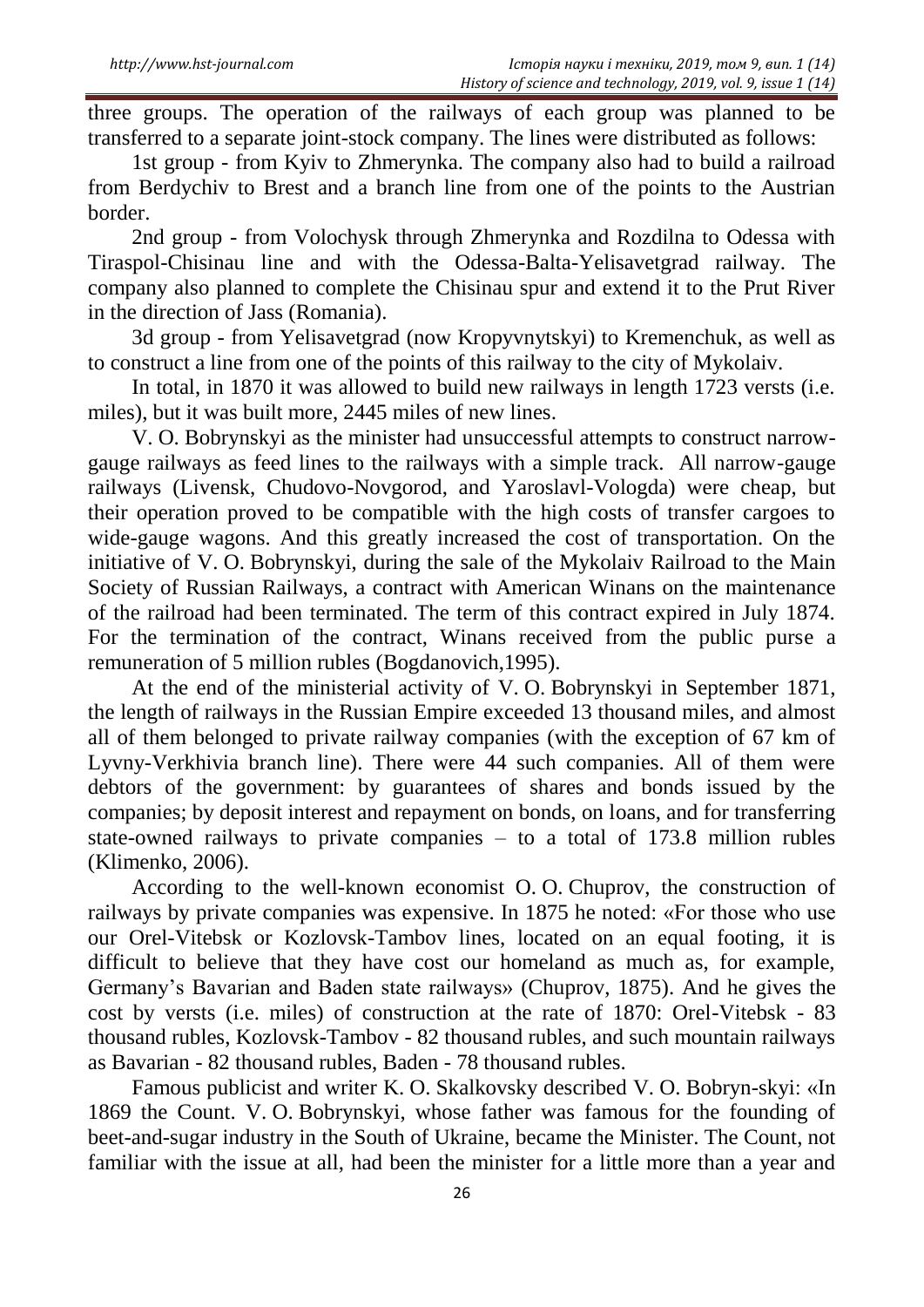lost his post for an unsuccessful project - to rent the Volga to the Epstein company» (Skalkovskiy, 1890). Another contemporary, academician of St. Petersburg Academy of Sciences O. V. Nikitenko wrote in this regard in his diary: «The Polish and Berlin capitalists nearly took possession of the Volga Shipping Company. The intervention of the Minister of Finance Reitern defeated the treaty already confirmed by Oleksandr II after the report of V. O. Bobrynskyi. Knowing from Reitern, Oleksandr II made a reprimanded V. O. Bobrynskyi and told him that he was very poorly surrounded by assistants. V. O. Bobrynskyi fell ill and was no longer in charge of the ministry. It is said that there were a lot of abuses in the Department of Railway Transport» (Pylypchuk & Strelko, 2017).

September 2 (14), 1871 V. O. Bobrynskyi was dismissed because of the disease without retaining membership in the State Council of the Russian Empire. After his resignation, he settled in the city of Smila and devoted himself entirely to agriculture, in particular, beet and sugar industry. Before the beginning of the Crimean War, he was elected a Cherkasy district chief of the nobility and led the Smila estate in the lifetime of his father. From the agricultural activity of the count, we should note the introduction into crop rotation of significant crops of spring, and then winter wheat, which eventually displaced the ravine and took the first place among the grain crops of the south-western region. But especially much work and energy he devoted to the concerns, support, and development of the homeland sugar industry. Thanks to his ability and ingenuity, the beet and sugar industry avoided the crisis, which could have caused the closure of many small beet and sugar factories. The result of this work V. O. Bobrynskyi was the publication by the government of the law of November 20, 1895, entitled «On Certain Measures for the Sugar Industry». In society, this law was called «government regulation».

His brilliant activity was marked by the state government with: The Order of St. Hanna, the 4th class "For Bravery" (1855); Silver medal in memory of the coronation of Oleksandr II (1856); The Order of St. Volodymyr, the 3d class (1868); the Order of St. Hanna, the 1st class (1886); Commander's Cross (1865).

V. O. Bobrynskyi died at the age of 74 in the city of Smila Cherkasy region of the Kyiv province.

#### **Conclusions**

The article covers the main achievements of the second Minister of Railway Transport of the Russian Empire V. O. Bobrynskyi.

Analysis of the activity of V. O. Bobrynskyi in various public positions and his military career until the appointment as the Minister of Railway Transport, allowed us to assess his contribution to state building and development of the Russian Empire in various fields.

It has been established that Volodymyr Bobrynskyi, acting as the Minister of Railway Transport of the Russian Empire, had a name for the initiator of the construction of 27 railway lines, and for the creator of the network of railways, including the Ukrainian segment. His activities during the administration of the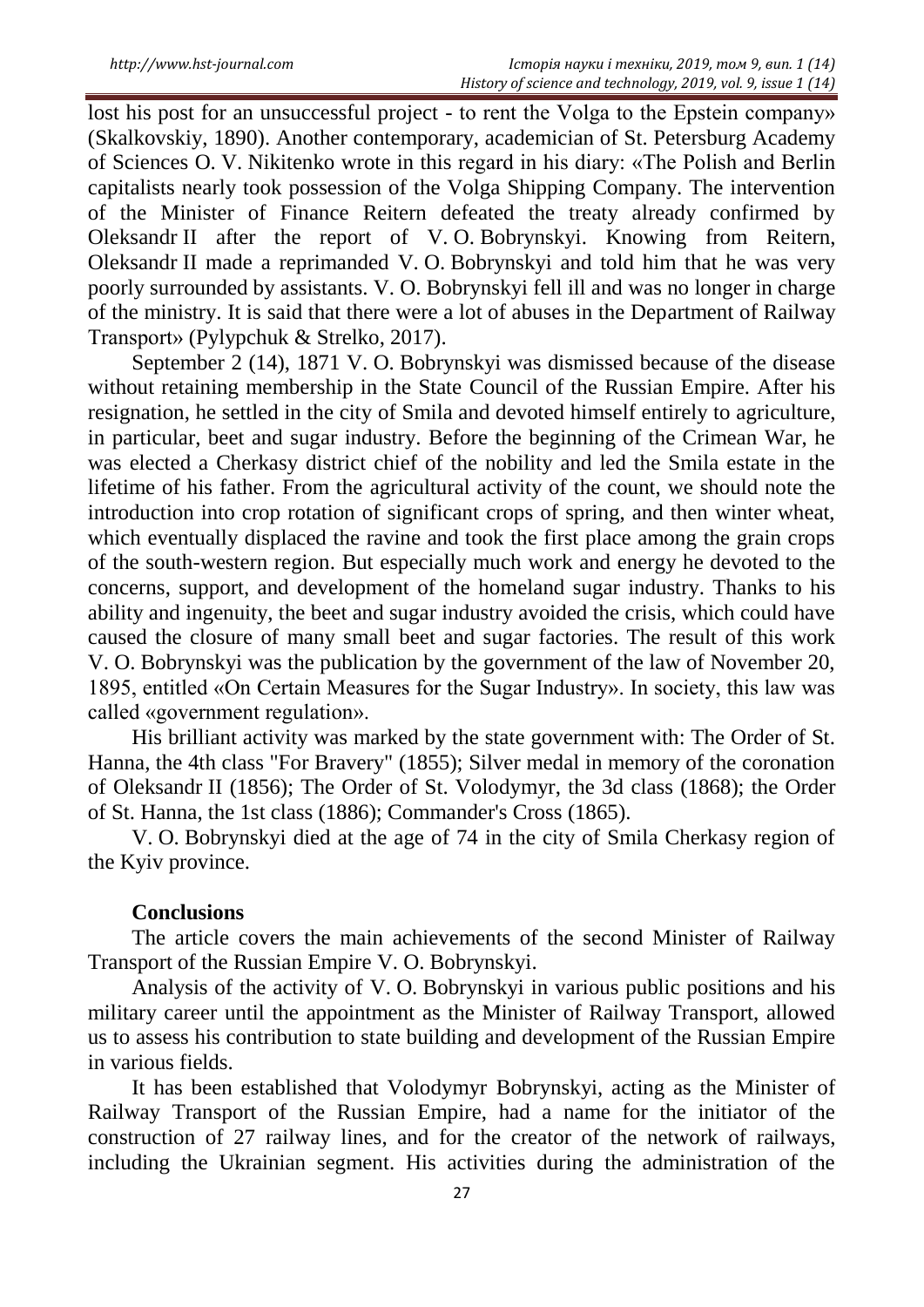ministry were aimed at strategic directions for the development of railways, in particular: to establish links between the railways that were still divided; to ensure continuation of lines that were not adjacent to the general railway network; to connect internal provinces with seaports (with Mykolaiv and Mariupol); to develop the railways in the interests of the coal and mining industry, as well as the Vologda and Vyatka-Dvina lines.

Analysis of reforms of V. O. Bobrynskyi in the management of the railways has shown that he successfully pursued a policy of removing from the state administration all the lines already built, and those that were still being built on the expense of the public purse. At the end of the ministerial activity of V. O. Bobrynskyi in September 1871, the length of the railways in the Russian Empire grew almost twice and exceeded 13 thousand miles and almost all of them belonged to private railway companies. The article shows the role of V. O. Bobrynskyi in solving the problem of construction of narrow-gauge railways.

#### **References**

- Bobrinskyi Vladimir Alekseyevich (1824) https://ru.wikipedia. org/wiki /Бобринский,\_Владимир\_Алексеевич\_(1824)
- Bogdanovich, A.O. (1995). *Ministry i narkomy putey soobshcheniya [Ministers and People's Commissars of Communications].* Moskva: Transport [in Russian].
- Chuprov, A. I. (1875). *Zheleznodorozhnoye khozyaystvo [Railway economy].* Sankt-Peterburg. Vols. 1.
- Count Vladimir Alexeevich Bobrinskyi, 1845. https://www.costumecocktail.com/ 2017/03/09/count-vladimir-alexeevich-bobrinsky-1845/
- Kislinskiy, N. A. (1902). *Nasha zheleznodorozhnaya politika po dokumentam arkhiva Komiteta ministrov: istoricheskiy ocherk [Our railway policy on the documents of the archives of the Committee of Ministers: a historical essay].* Vols. 1. Sankt-Peterburg [in Russian].
- Klimenko, L. V. (2006). Ministry putey soobshcheniya Rossii v XIX veke [Ministers of Railways of Russia in the XIX century]. *Promyshlennyy transport – Industrial transport*, *2* (pp. 59–60)*.* XXI vek. [in Russian].
- Lapіn, V. (2008). Do 140-rіchchya vіd dnya stvorennya Pіvdenno-Zakhіdnoї zalіznitsі [Until the 140th day of the day, the stem of the Holy House]. *Robіtniche slovo – Working word*. *35.* 26 veresnya [in Ukrainian].
- Lazanska, T. I. (2009). *Bobrynski, smilianska hilka. Entsyklopediia istorii Ukrainy [Bobrinsky, Smilyan branch. Encyclopedia of the History of Ukraine].* (Vols.1- 10). Kyiv: Nauk. dumka [in Ukrainian].
- Moskalenko, P. (2009). Fligel-adyutant stroitel dorog… [The adjutant is a road builder ...]. *Magistral (gazeta) – Highway (newspaper)*. 3 okt. [in Russian].
- Pylypchuk, O. Ya., & Strelko O. H. (2017). P. P. Melnikov: zhittya ta dіyalnіst [P. P. Melnikov: life and dedication]. *Іstorіya nauki і tekhnіki – History of*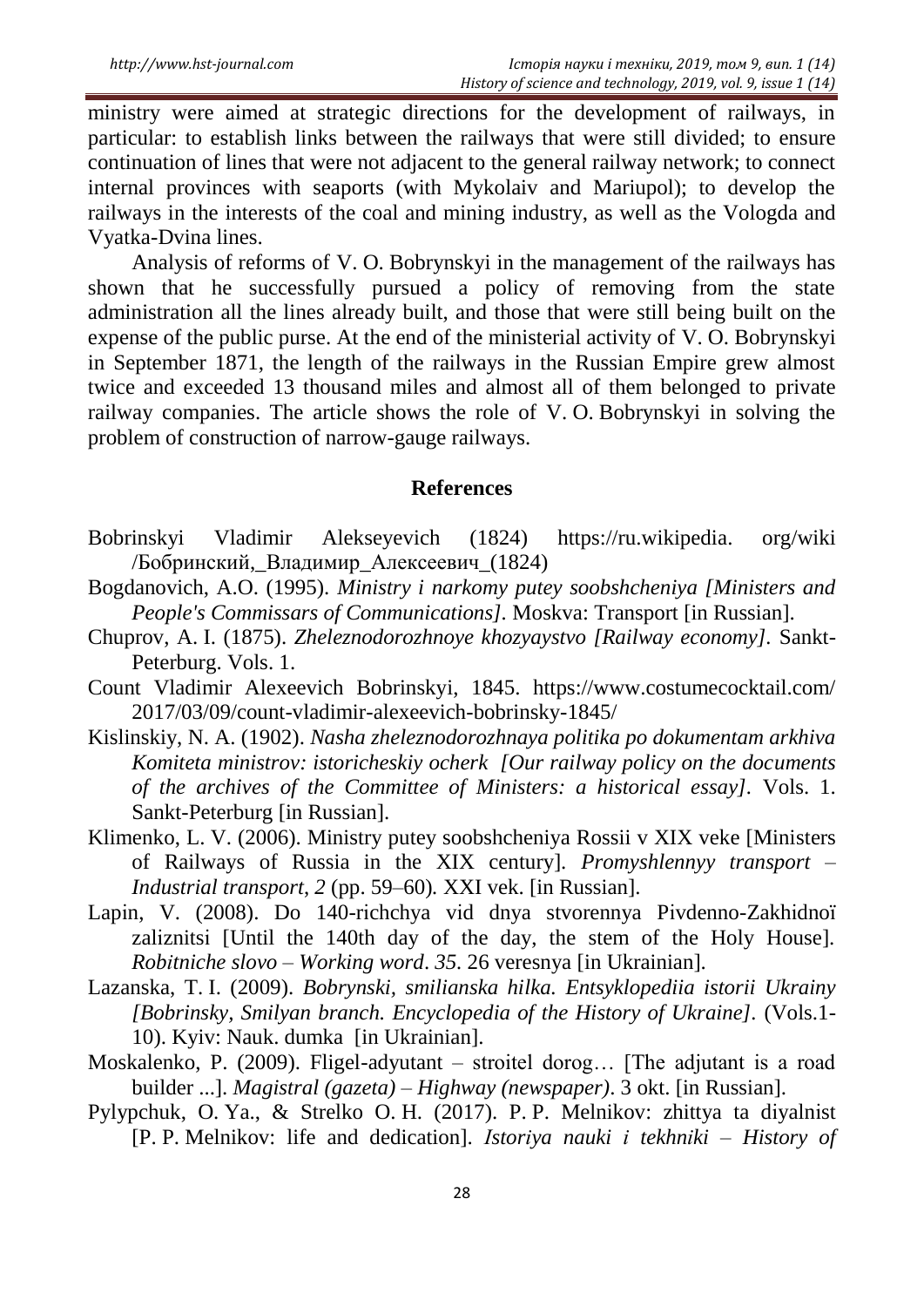*science and technology, 7*(11), 44-53. https://doi.org/10.32703/2415-7422-2017- 7-11-44-53

- Pylypchuk, O. Ya., & Strelko O. H. (2018). Istorychnyi analiz vplyvu diialnosti S. Yu. Vitte na rozvytok zaliznychnoho transportu u Rosiiskii imperii [Historical Analysis of the Influence of S. Yu. Witte on the development of salvage transport from the Russian Empire]. *Іstorіya nauki і tekhnіki – History of science and technology*, *8*(2(13)), 353-367. [https://doi.org/10.32703/2415-7422-](https://doi.org/10.32703/2415-7422-2018-8-2(13)-353-367) [2018-8-2\(13\)-353-367](https://doi.org/10.32703/2415-7422-2018-8-2(13)-353-367)
- Skalkovskiy, K. A. (1890). *Nashi gosudarstvennyye i obshchestvennyye deyateli [Our government and public figures].* Sankt-Peterburg: Tip. A. S. Suvorina [in Russian].
- Vivcharyk, O. (2005). Nekoronovani pravyteli Smily: Rodyna Bobrynskykh: chas, prystrasti, prymkhy doli [Necoronovans Smiley Government: Motherland of Bobrynskys: an hour, addicted, fate of fate]. *Den (hazeta) – Day (newspaper). 242* [in Ukrainian].
- Zenzinov, N. A. (1995a). Pervyye ministry putey soobshcheniya [The first ministers of communications]. *Zheleznodorozhnyy transport – Railway transport, 3,* 57– 64 [in Russian].
- Zenzinov, N. A. (1995b). Pervyye ministry putey soobshcheniya [The first ministers of communications]. *Put i putevoye khozyaystvo – Way and track facilities*, *4,* pp. 30-38 [in Russian].

### **Пилипчук Олег Ярославович**

Державний університет інфраструктури та технологій 9, вул. Кирилівська, м. Київ, Україна, 04071

## **Стрелко Олег Григорович**

Державний університет інфраструктури та технологій 9, вул. Кирилівська, м. Київ, Україна, 04071

## **Праця в інтересах залізничного транспорту: другий міністр шляхів сполучення Російської імперії – Бобринський Володимир Олексійович (1869-1871)**

*Анотація. Розгорнуте та всебічне дослідження життєвого шляху персоналій видатних діячів, що зробили вагомий внесок у становлення та розвиток вітчизняної та світової науки, залишається актуальним завданням історичної науки на сучасному етапі її розвитку. Стаття присвячена висвітленню й періодизації етапів життя та діяльності на ниві розбудови залізничного транспорту Російської імперії, її другого міністра шляхів сполучення Володимира Олексійовича Бобринського. Розглянуто передумови кар'єрного зростання В. О. Бобринського. Показано важливу роль у формуванні В. О. Бобринського як особистості, такого етапу життя, як навчання у*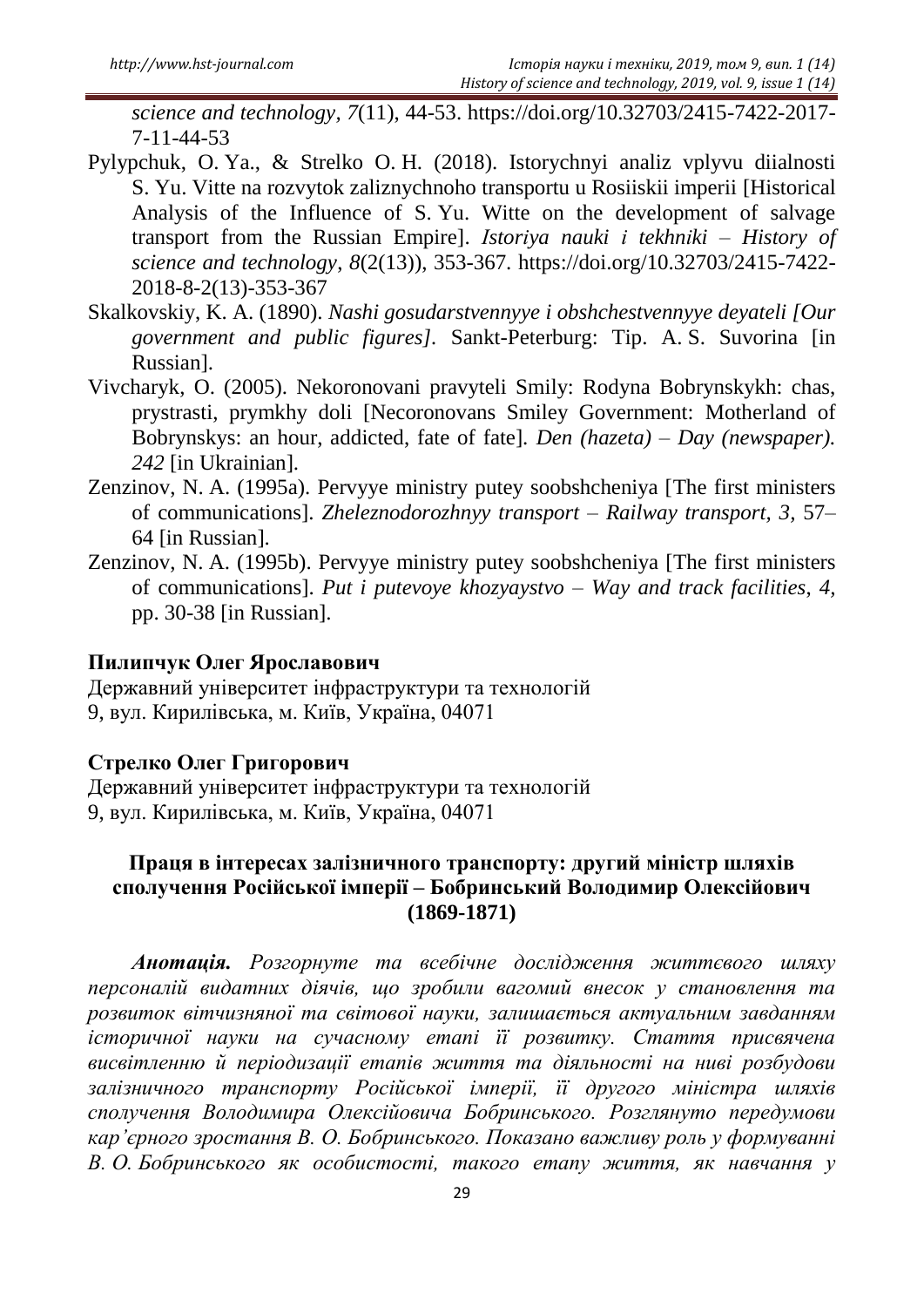*Петербурзькому університеті. Досліджено етапи військової кар'єри В. О. Бобринського під час Кримської війни 1854-1856 рр. Аналіз діяльності В. О. Бобринського на різних державних посадах до призначення міністром шляхів сполучення, дозволив оцінити його внесок у державотворення та розбудову Російської імперії у різних галузях. Встановлено, що на посаді міністра шляхів сполучення Російської імперії Володимир Олексійович Бобринський виступав як ініціатор будівництва 27 залізничних ліній, та як автор мережі залізниць, зокрема українського сегменту. Його діяльність під час керування міністерством, була спрямована на стратегічні напрямки розвитку залізниць, зокрема: встановити зв'язок між залізницями, які були ще розділені між собою; забезпечити продовження ліній, які не примикали до загальної мережі залізниць; з'єднати внутрішні губернії з морськими портами (з Миколаєвим та Маріуполем); здійснити розвиток залізниць в інтересах кам'яновугільної та гірничозаводської промисловості, а також Вологодської і В'ятсько-Двінської ліній. Крім того, за ініціативою міністра передбачалося включити до плану дві стратегічні залізничні лінії – від Праги до Варшави та від Лукова до Івангорода. Аналіз реформ В. О. Бобринського в управлінні залізничним господарством показав, що він успішно проводив політику вилучення з казенного управління усіх залізничних ліній як вже були побудовані, так і тих, що ще будувалися за рахунок казни. Наприкінці міністерської діяльності В. О. Бобринського у вересні 1871 р. протяжність залізниць в*  Російській імперії зросла у майже вдвічі та перевищила 13 тисяч верст і *майже усі вони належали приватним залізничним товариствам. У статті показана роль В. О. Бобринського у вирішенні проблеми будівництва вузькоколійних залізниць. І хоча його перебування на посаді міністра шляхів сполучення було нетривалим, якихось два роки, В. О. Бобринського слід відносити до плеяди тих міністрів, які вдало розбудовували залізничний транспорт та його господарство.*

*Ключові слова: Російська імперія; реформи на залізничному транспорті; розвиток мережі залізниць; приватні залізничні товариства; роль у реформах Володимира Олексійовича Бобринського*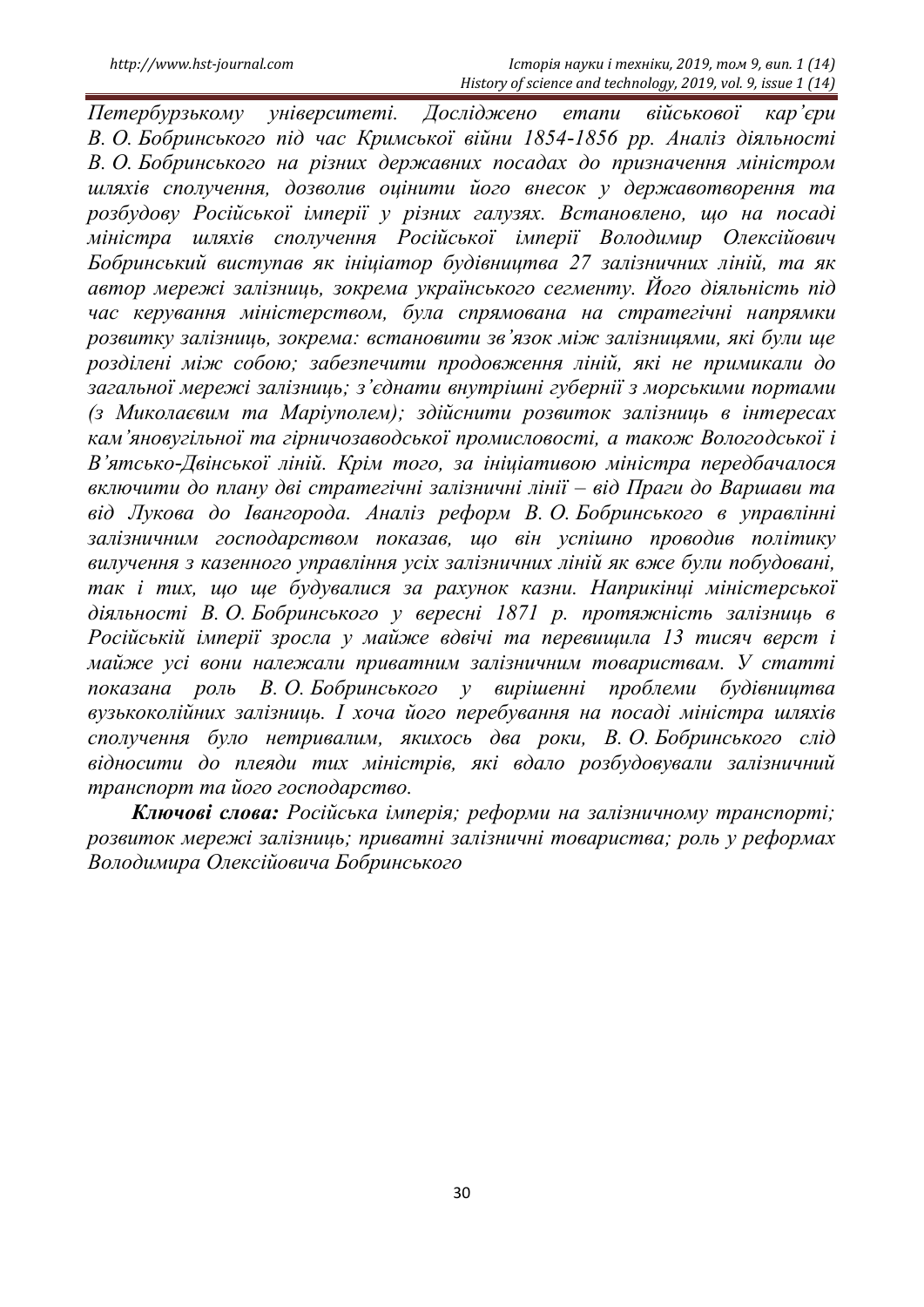### **Пилипчук Олег Ярославович**

Государственный университет инфраструктуры и технологий 9, ул. Кирилловская, г. Киев, Украина, 04071

#### **Стрелко Олег Григорьевич**

Государственный университет инфраструктуры и технологий 9, ул. Кирилловская, г. Киев, Украина, 04071

### **Работа в интересах железнодорожного транспорта: второй министр путей сообщения Российской империи - Бобринский Владимир Алексеевич (1869-1871)**

*Аннотация. Развернутое и всестороннее исследование жизненного пути персоналий выдающихся деятелей, внесших весомый вклад в становление и развитие отечественной и мировой науки, остается актуальной задачей исторической науки на современном этапе ее развития. Статья посвящена освещению и периодизации этапов жизни и деятельности на ниве развития железнодорожного транспорта Российской империи, ее второго министра путей сообщения Владимира Алексеевича Бобринского. Рассмотрены предпосылки карьерного роста В. А. Бобринского. Показано важную роль в формировании В. А. Бобринского как личности, такого этапа жизни, как обучение в Петербургском университете. Исследованы этапы военной карьеры В. А. Бобринского во время Крымской войны 1854-1856 гг. Анализ деятельности В. А. Бобринского на различных государственных должностях до назначения министром путей сообщения, позволил оценить его вклад в строительство государства и развитие Российской империи в различных областях. Установлено, что в качестве министра путей сообщения Российской империи Владимир Алексеевич Бобринский выступал как инициатор строительства 27 железнодорожных линий, и как автор сети железных дорог, в частности украинского сегмента. Его деятельность во время управления министерством, была направлена на стратегические направления развития железных дорог, в частности: установить связь между железными дорогами, которые были еще разделены между собой; обеспечить продолжение линий, которые не примыкали к общей сети железных дорог; соединить внутренние губернии с морскими портами (с Николаевом и Мариуполем) осуществить развитие железных дорог в интересах каменноугольной и горнозаводской промышленности, а также Вологодской и Вятской-Двинской линий. Кроме того, по инициативе министра предполагалось включить в план две стратегические железнодорожные линии - от Праги до Варшавы и от Лукова к Ивангорода. Анализ реформ В. А. Бобринского в управлении железнодорожным хозяйством показал, что он успешно проводил политику изъятия из казенного управления всех железнодорожных линий, которые уже были построены, так и тех, что еще*